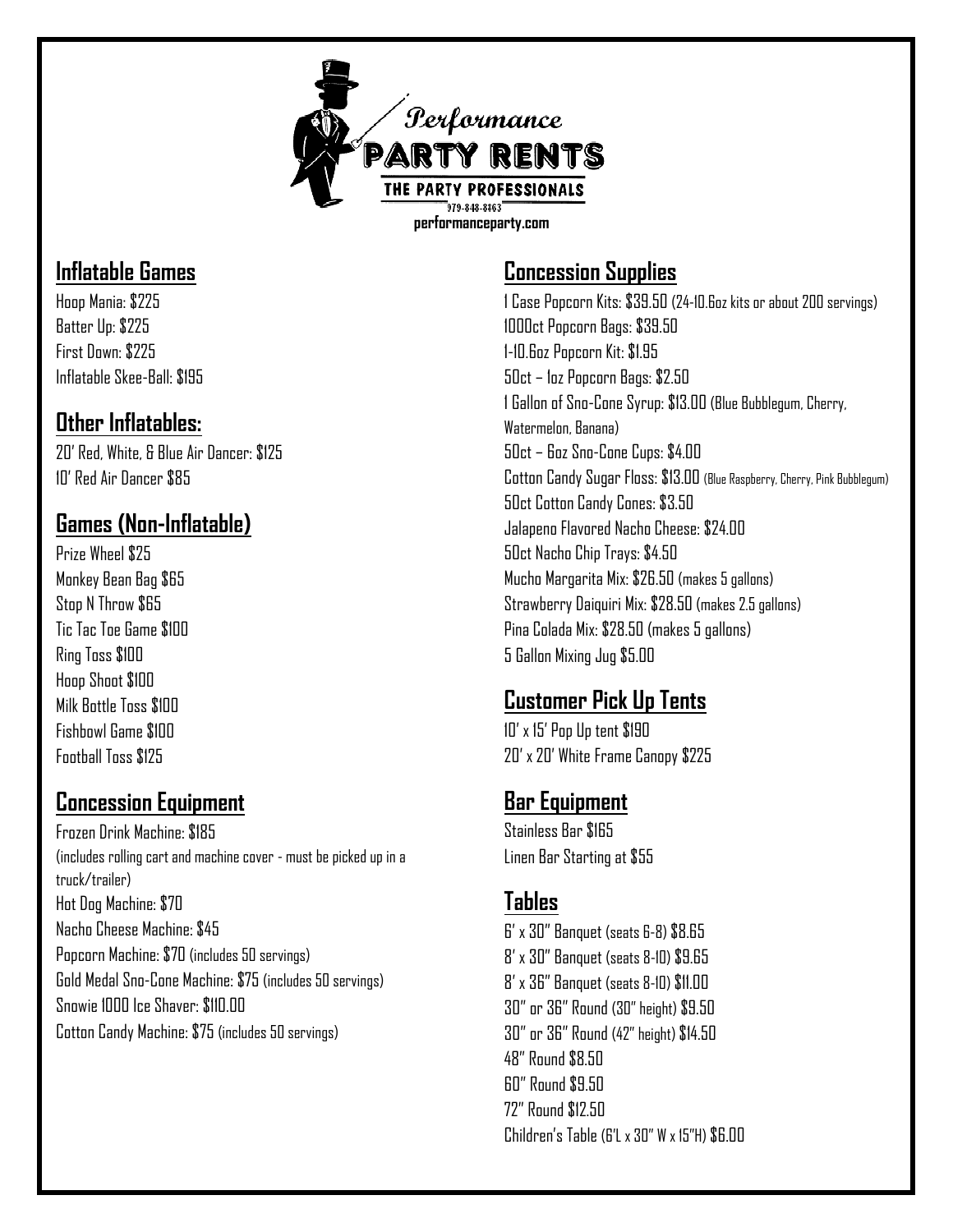## **Chairs**

Black Metal Folding Chair (max weight 250lb) \$1.75 White Resin Chair w/Padded Seat (max weight 300lbs) \$2.75 Heavy Duty Folding Chair (max weight 350lbs) \$3.30 Backless Barstool \$5.00 Barstool w/Back \$8.00 Children's Plastic Chair \$1.75 White & Ivory Double Seat Throne \$345.00\* (PPR delivery/pickup only)

\*Throne pricing is based on local delivery and pickup within a 10 mile radius if completed during regular business hours\*

## **Linens**

96" Round Tablecloths Starting at \$10.35 108" Round Tablecloths Starting at \$12.00 120" Round Tablecloths Starting at \$17 132" Round Tablecloths Starting at \$19 60" x 120" Rectangle Tablecloths Starting at \$9 90" x 132" Rectangle Tablecloths Starting at \$18 90" x 156" Rectangle Colored Linens Starting at \$19 Sequin Tablecloths Starting at \$27.50

## **Overlays**

45" x 45" Square Organza Starts at \$4.25 54" x 54" Squares Start at \$5.25 60" x 60" Squares Start at \$5.25 72" x 72" Squares Start at \$6.25

### **Runners**

Organza Table Runners Start at \$6.25 Satin Table Runners Start at \$7.25 Majestic Table Runners Start at \$7.25 Lace Table Runners Start at \$7.25 Burlap Table Runners Start at \$7.25 Specialty Runners Start at \$10.00

## **Chair Covers**

Folding Stretch \$2.50 (white or ivory) Banquet Stretch \$2.50 (white, ivory, black) Self-Tie Linen \$3.00 (white or ivory) Satin Self-Tie \$3.50 (black, chocolate, white, ivory, gold, red, silver) Pewter Iridescent Crush Self-Tie \$3.50 Spandex Chair Cover \$2.50 (white, ivory, black)

## **Chair Sashes & Bands**

Chair Sashes start at \$1.25 Sequin Chair Bands \$1.50 (blush pink, coral, mint, gold, purple, green, silver)

## **Skirting**

11' Gathered Skirting Starts at \$14 (white, ivory, black, burgundy) 13' Gathered Skirting Starts at \$16.50 (white, ivory, black, red) 13' Majestic Skirting Starts at \$25 17' Gathered Skirting Starts at \$22 (white, ivory, black, red, navy, sapphire) 17' Majestic or Satin Skirting Starts at \$35

## **Napkins and Napkin Rings**

Linen Napkins \$0.85 Specialty Napkins Starting at \$1.25 Silver Napkin Ring \$1.95 Gold Napkin Ring \$1.95

# **Visual/Lighting**

Lighting Tripod \$10 Dotz T-Par System Up lighting \$95 Boombox FX 1, 2, & 3 \$65 each

## **Audio**

2000-Watt Harbinger MLS900 (Bluetooth, 1 corded mic, 1 power cord) \$150 1000-Watt Harbinger V2315 (Bluetooth, 1 corded mic, 1 power cord) \$135 12" Subwoofer (can be added to any Harbinger speaker rental) \$50 Cordless Microphone \$75 Wired Microphone \$15.50 Weighted Mic Stand \$30 Lapel Microphone \$75 Megaphone \$25

## **Backdrops**

Sparkling Beaded Chiffon Backdrop \$260 (white or ivory -add colored uplighting for \$47.50) Sheer Chiffon Backdrop \$175 (white, ivory, black – add colored uplighting for \$47.50) Sequin Panel Backdrop \$145 (silver, rose gold, black – add colored uplighting for \$47.50)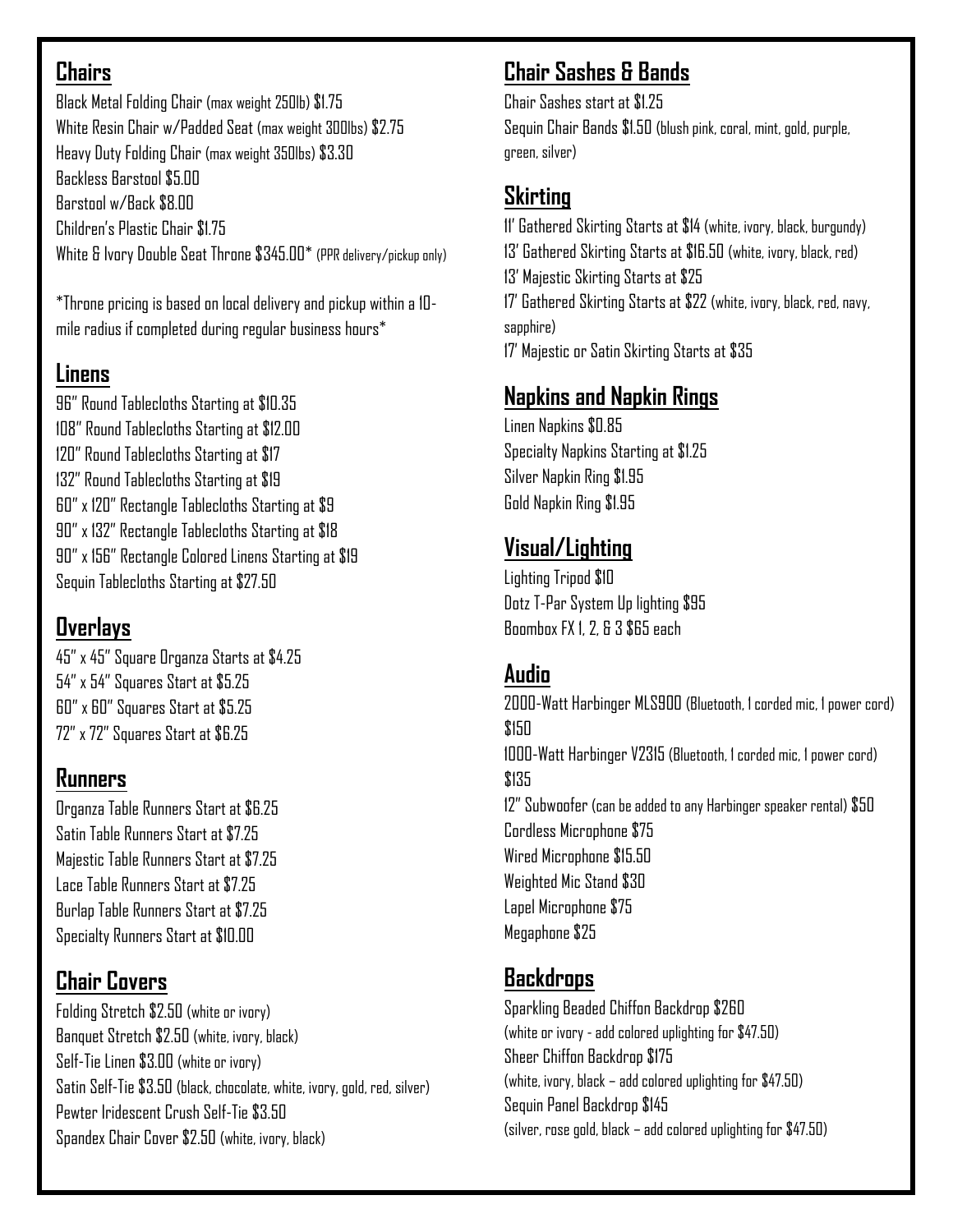## **Pipe and Drape**

A 10-foot section of pipe and drape hardware starts at \$35. Available in 3', 8', 10' & 12' heights. Please speak with a consultant for customized pricing \*Drapes rented separately\*

## **Arches**

White Arch (no décor) \$125 Western Wrought Iron Arch (no décor) \$125

# **Columns**

12" Empire \$6 18" Empire \$8 24", 32" or 40" Empire \$10 56" Empire \$20 72" Empire \$30 96" Empire \$40 32" Square Column \$20 4' Empire Column Baluster \$30

# **3D Photo Backdrops**

#### **The following backdrops are \$295 each:**

Azalea Dreaming Beach Sunset Black & White Single Staircase Blue Double Grand Staircase Casino Royale w/Car Christmas Gates Emerald City Enchanted Forest Fiesta Fire French Quarter/New Orleans Frozen/Ice Galaxy/Space Gatsby Grandeur Gatsby Vintage White Car Harlem Nights Las Vegas Masquerade Moonlight Balcony **Olympus** 

# **3D Photo Backdrops (Continued)**

**Oscars** Paparazzi Paris Rio Balcony Round Trip Skyline Balcony Skyline Central Park Sunset on Cruise Deck Vintage Hollywood nn<sub>7</sub>

#### **The following backdrops are \$350 each:**

Christmas Scene (20'W x 10'L) Christmas Cabin (16'W x 9'L)

# **Visual Media**

Inflatable Screen (16' x 9') \$195 3500 Lumen Epson Projector \$150 5000 Lumen Epson Projector \$175 5200 Lumen Epson Projector \$200

# **Marquee Tents**

10' x 10' Marquee Tent \$430 10' x 15' Marquee Tent \$475 10' x 20' Marquee Tent \$490 20' x 20' Marquee Tent \$515 20' x 40' Marquee Tent \$860 20' x 60' Marquee Tent \$1270 20' x 80' Marquee Tent \$1615 20' x 100 Marquee Tent \$1960 34 Hex Marquee \$1490

# **30x Frame Tents**

30' x 30' White Frame \$975 30' x 40' White Frame \$1170 30' x 50' White Frame \$1350 30' x 60' White Frame \$1535 30' x 70' White Frame \$1785 30' x 80' White Frame \$1970 30' x 90' White Frame \$2150 30' x 100' White Frame \$2270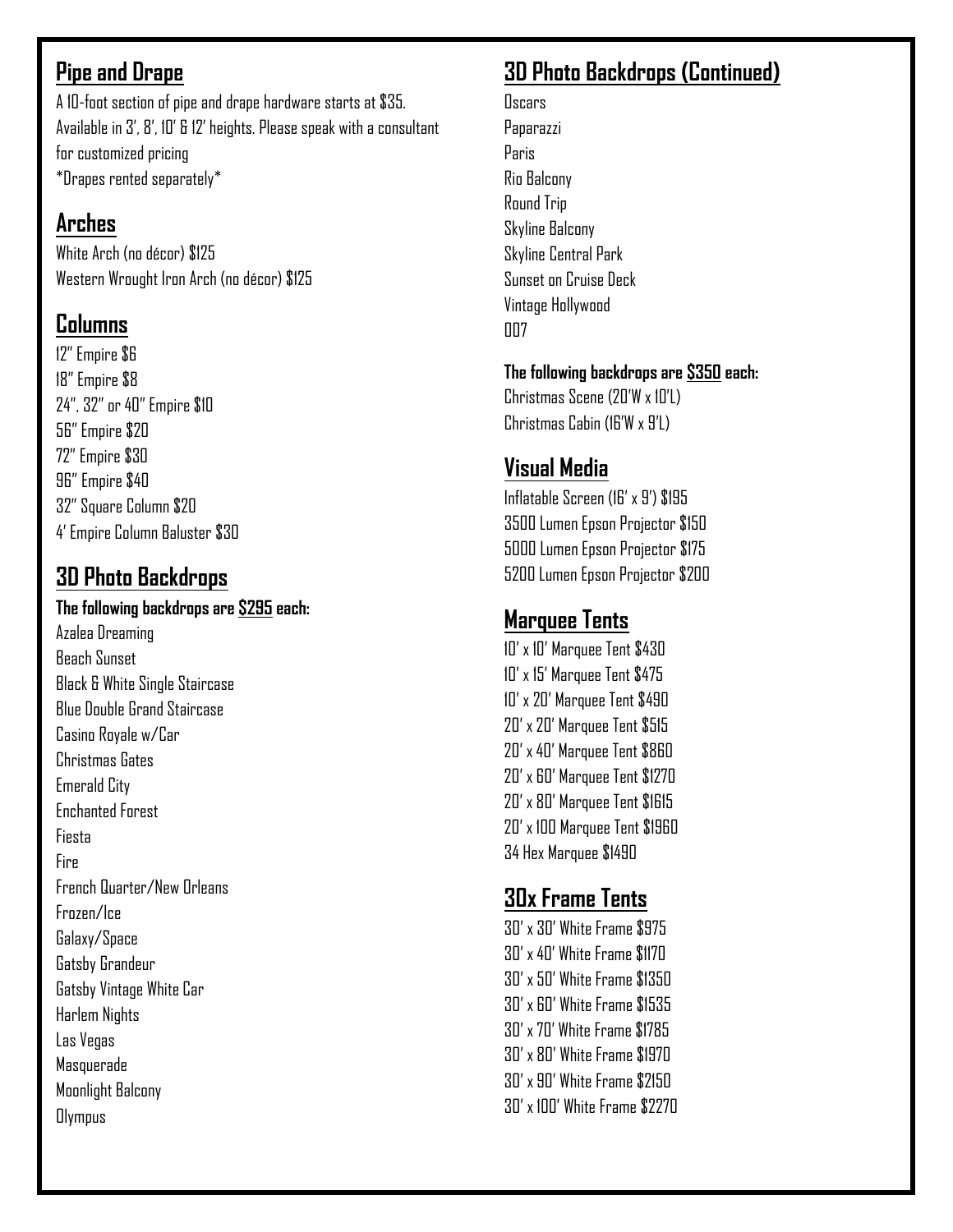#### **40x Frame Tents**

40' x 40' White Frame \$1450 40' x 50' White Frame \$1750 40' x 60' White Frame \$1980 40' x 70' White Frame \$2210 40' x 80' White Frame \$2500 40' x 90' White Frame \$2790 40' x 100' White Frame \$3020 40' x 120' White Frame \$3480 Clear 40'x tent tops available. Call for pricing!

\*Tent pricing is for 1-5 days. Setup, fuel, and local delivery is included within a 10-mile radius. Pricing does not include walls/doors, lighting, blocking, or additional fuel/delivery charges outside of local area\*

## **Heating**

170 BTU LB Tent Heater \$450 (includes 100lb propane tank) Standing Tower Patio Heater \$195

## **Cooling**

20" Hanging Fan w/Brackets \$95 36" Single Speed Barrel Fan \$80 42" Dual Speed Barrel Fan \$95

## **Outdoor Dance Floors**

12' x 12' Outdoor Dance Floor \$645 16' x 16' Outdoor Dance Floor \$745 20' x 20' Outdoor Dance Floor \$895

## **Indoor Dance Floors**

12' x 12' Indoor Dance Floor \$395 12' x 15' Indoor Dance Floor \$445 12' x 18' Indoor Dance Floor \$495 12' x 21' Indoor Dance Floor \$545 15' x 15' Indoor Dance Floor \$495 15' x 18' Indoor Dance Floor \$570 15' x 21' Indoor Dance Floor \$645 18' x 18' Indoor Dance Floor \$645

## **Special Effects**

Fog Machine \$75 Bubble Machine \$50 Liter of Bubble Juice \$13.65

## **Hooks, Stands, & Flags**

85" Adjustable Shepard's Hook \$35 Swirled Black Shepard's Hook \$20.50 United States Flag w/Base \$75 Texas Flag w/Base \$75

#### **Stanchions**

Stanchion Poles \$74 Black Stanchion Ropes \$12.50 each

### **Centerpieces**

Please visit the Showroom to view available centerpieces starting at \$0.75!

## **Candles**

4", 6", & 8" LED Candles \$2.50 - \$4.50

## **Easels**

Small Silver Table Easel \$7 Small Black Table Easel \$7 Black Iron Table Easel \$11.50 Bronze Table Easel \$13.50 Black Adjustable Art Easel \$16.25 Bronze Floor Easel \$25 Chalkhoard Easel \$40

### **Chargers**

Acrylic Chargers \$1.50 (Available in silver, gold, black, red, tiffany blue, and blush pink) Silver Nickle Chargers \$2.00 Gold Ceramic Chargers \$2.75 Beaded Edge Clear Acrylic Chargers (Gold or Silver) \$2.25

## **Buffet Equipment**

Champagne Fountain (Silver or Silver & Gold) \$60 Small Crystal Punch Bowl \$14 Ornate Punch Bowl (Silver or Silver & Gold) \$30 Clear Glass Carafe \$3 White Coffee Carafe \$7 Silver Coffee Air Pot \$7 55 Cup Coffee Maker \$25.50 Silver & Gold Grand Coffee Urn (3.5 gallons) \$45 Silver & Gold Deluxe Coffee Urn (5 gallons) \$45 Crystal Water Pitcher \$7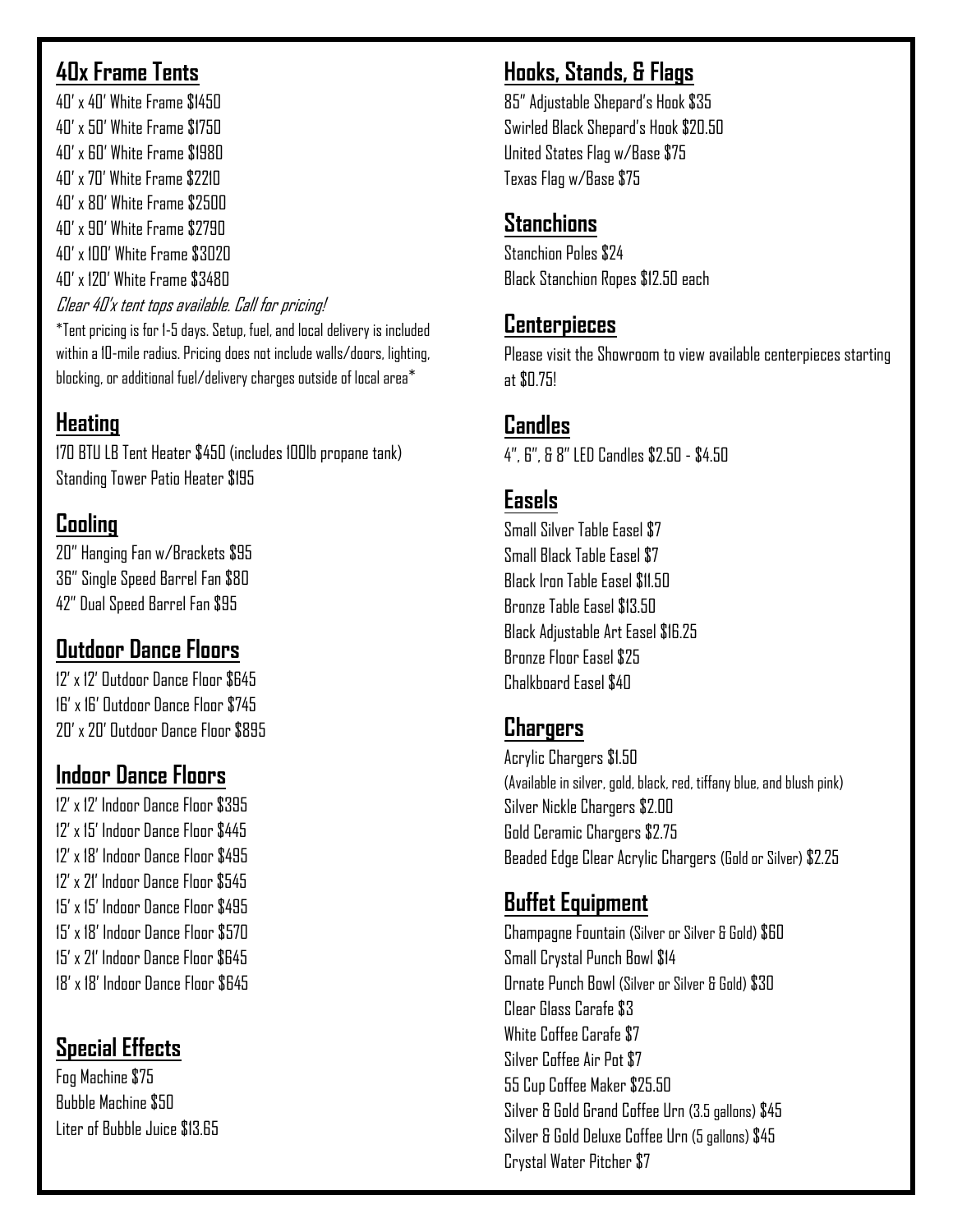## **Buffet Equipment (Continued)**

Acrylic Pitcher \$2 Silver Champagne Decanter \$12.50 Crystal Champagne Decanter \$8 Stainless Tea Dispenser (2.5 gallons) \$13.50 Gold Buffet Basket w/Handles \$3 Silver Rectangle Basket \$3 Silver Round Basket \$3 Silver or Silver and Gold 3-Tier Tray \$36 26" Lighted Buffet Fountain \$85 36" Lighted Buffet Fountain \$125

## **Chafers**

Rectangle Chafers Starting at \$13.50 (includes full pan or 2 halfpans) Round or Oval Chafers Starting at \$12.50 Soup Chafers Starting at \$12.50 Sterno Fuel (includes sterno pot with lid) \$2.50

## **Electric Food Warmers**

Standard Carving Station w/Heat Lamp and Pan \$50 Deluxe Carving Station w/Heat Lamp and Pan \$70 Floor Standing Electric Food Warmer \$175.00 Tabletop Electric Food Warmer \$40 Food Warmer Pans \$2 each \*Electric food warmers do not include pans\*

## **China**

Gold Rimmed China \$0.75 White/Platinum Rimmed China \$0.75 Stainless Flatware \$0.50 Gold Plated Flatware \$0.60 Wood Handle Steak Knife \$1.00

## **Serving Pieces**

Cake Knife Set (silver, gold, rose gold) \$14.50 Serving Ladles/Spoons/Forks Starting at \$1.00 Small Serving Tray (round or oval) \$4 Large Serving Tray (round or oval) \$5 Serving Tray Stand \$7